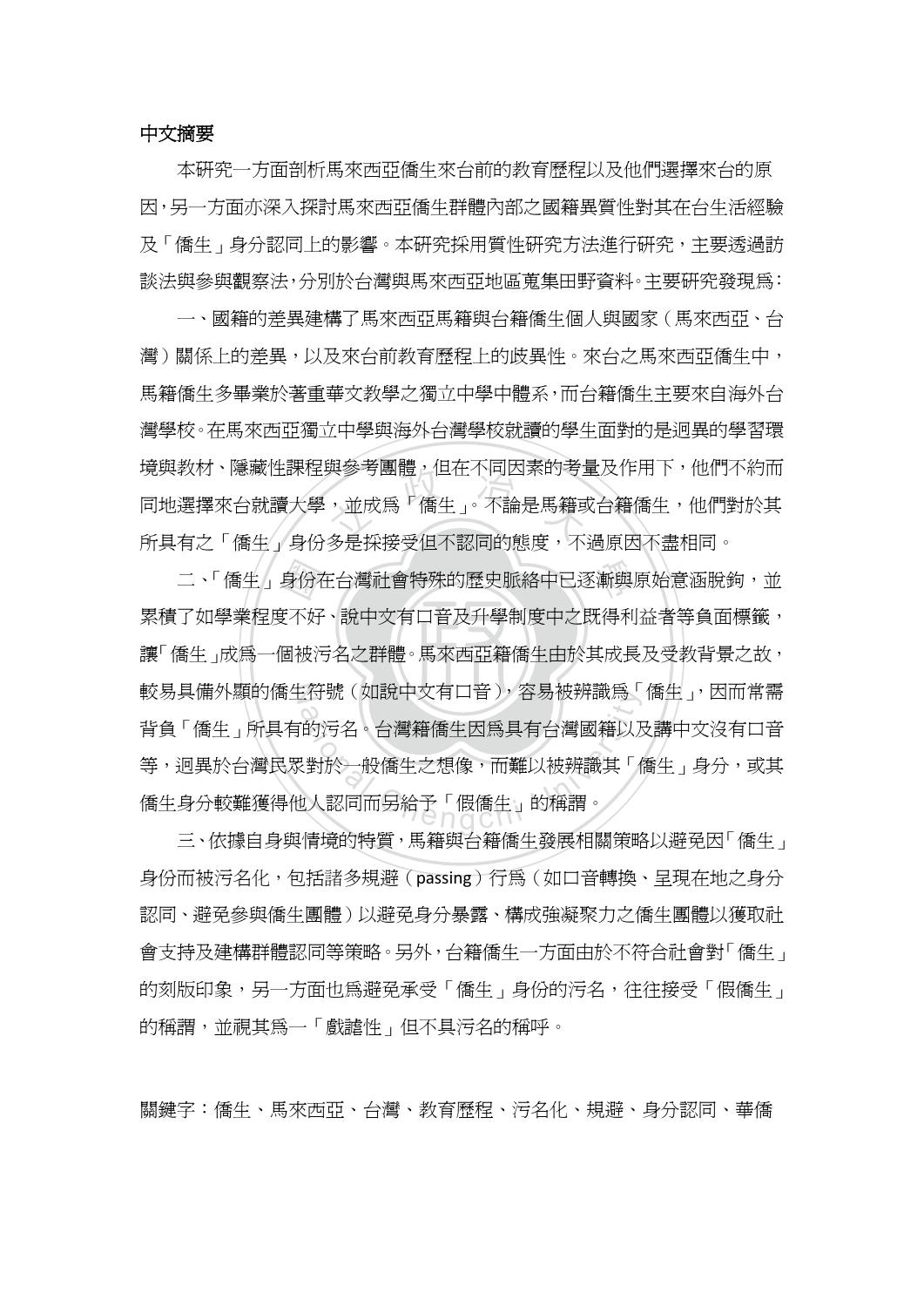## 英文摘要

This study alalyzes the the education processes of Malaysian overseas Chinese students and their reasonings for studying in Taiwan on the one hand, and explores how the difference in nationality (Malaysia vs. Taiwan) affect their life experiences in Taiwan and their attitudes toward the "overseas Chinese student" identity given by the Taiwanese society on the other. The study utilizes qualitative research methods and collects field data (mainly through participant observation and in‐depth interviewing techniques) from Taiwan and Malaysia. The major findings are stated as follows:

aduate<br>Alis Taiv<br>Jemic<br>hano e in their relations with respective :<br>i tracking processes prior to their st<br>from Malaysia studying in Taiwan, students mostly graduated from independent high schools while Taiwanese Chinese systems in the academic melius, teaching materials, hidden curriculums, and reasons, these students accept but not necessarily agree on the "overseas Chinese<br>student" identity given by Taiwanese soceity upon their arrival in Taiwan.<br>2. Under the changing historical context, the identity of "overse 1. Difference in nationality between Malaysian and Taiwanese Chinese students constructs the divergence in their relations with respective states (Taiwan and Malaysia) and eductation tracking processes prior to their study in Taiwan. Among ethnic Chinese students from Malaysia studying in Taiwan, Malaysian Chinese came from overseas Taiwanese schools. The distinctions in these two schooling reference groups shape the different reasonings to study in Taiwan. For various student" identity given by Taiwanese soceity upon their arrival in Taiwan.

2. Under the changing historical context, the identity of "overseas Chinese student" has gradually lost its originally denotation and even become a stigmatized label. Malaysian Chinese students tend to be more easily identified as "overseas Chinese students" due to their more salient outer attributes (such as accent) and thus more likely to be stigmatized. Taiwanese Chinese students (from Malaysia), due to their Taiwanese nationality and Taiwanese accent, are less likely to be seen as "overseas Chinese students." Even if this identity is disclosed, such identity is often challenged by others because of the misfit with the stereotype of "overseas Chinese student" that exists in the Taiwanese society. As a result, Taiwanes Chinese students from Malaysia are often called "psudo overseas Chinese students."

3. Both Malaysian and Taiwanese Chinese students from Malaysia develop various strategies to aviod or overcome the possible stigmatization brought by the